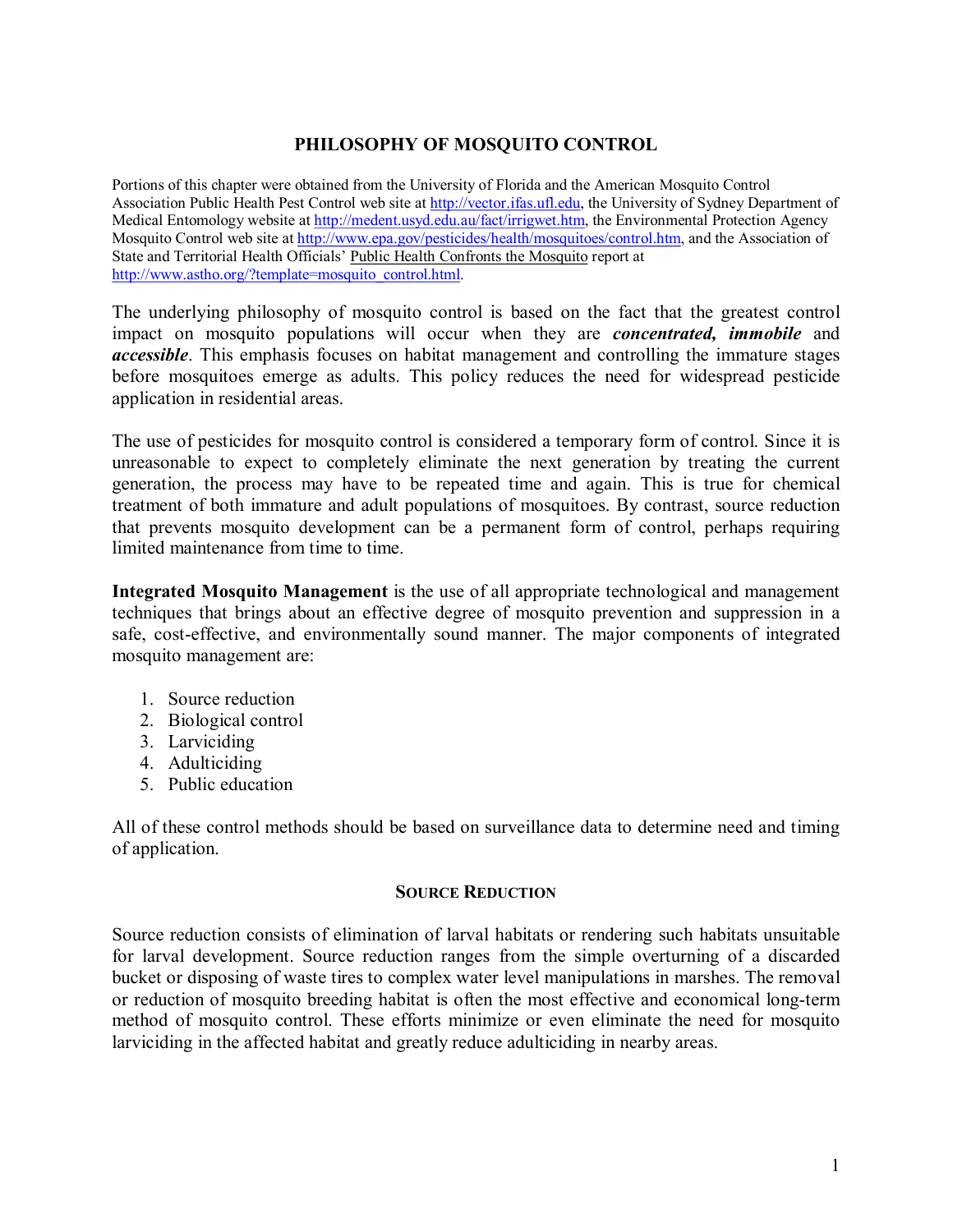## **Sanitation**

Containers of all types, man-made structures such as unscreened rain barrels, roof gutters and discarded tires are capable of producing prodigious numbers of mosquitoes, including species that can transmit disease. Removal of debris and regular inspection, when conducted on a continuous basis, reduces breeding in such sites. Typically, mosquito control-related sanitation efforts are best accomplished by homeowners and residents who, through their own actions, have created mosquito breeding around their homesites (peridomestic). Mosquito control agencies support educational programs that call attention to the hazards and recommend individual effort on residential area cleanup. (See specific recommendations for homeowners under "Public Education").

## **Water Management**

Prevention of breeding can be accomplished by removing surface waters from productive sites, manipulating shoreline





water levels, or flooding areas in which mosquitoes oviposit in the soil. Special care must be given to wetlands and sensitive natural areas. Wetlands, streams and even constructed drainage systems can provide habitat for an array of wildlife, including amphibians, mammals, birds and insects. Wetlands also help control flooding, improve water quality, and provide recreational opportunities. Draining healthy wetlands is a controversial and often inappropriate option, whereas controlling breeding sites such as sewer catch basins, puddles, containers, and poorly designed or poorly managed stormwater management areas are practices routinely incorporated in integrated mosquito management programs.

Irrigated agriculture is widespread in New Mexico and irrigation systems can be sources of mosquitoes. Water management is the essence of good irrigation practice, and water management should be the essence of mosquito management in irrigation areas. Overuse of

water and inadequate drainage are the principal causes of mosquito production associated with irrigation areas.

Water delivery channels 'above' the land to be irrigated are usually well maintained and free of marginal vegetation in order to enhance water flow. They may be lined with concrete, or if earthen lined any vegetation that establishes is periodically removed. In this state they usually do not provide a suitable habitat to support mosquito larvae.

Water drainage channels 'below' the irrigated land, designed to dispose of unused water, are usually earthen lined and often not well maintained. They can become heavily vegetated, restricting water flow and providing suitable habitat with harborage and nutrient resources for various mosquito species.

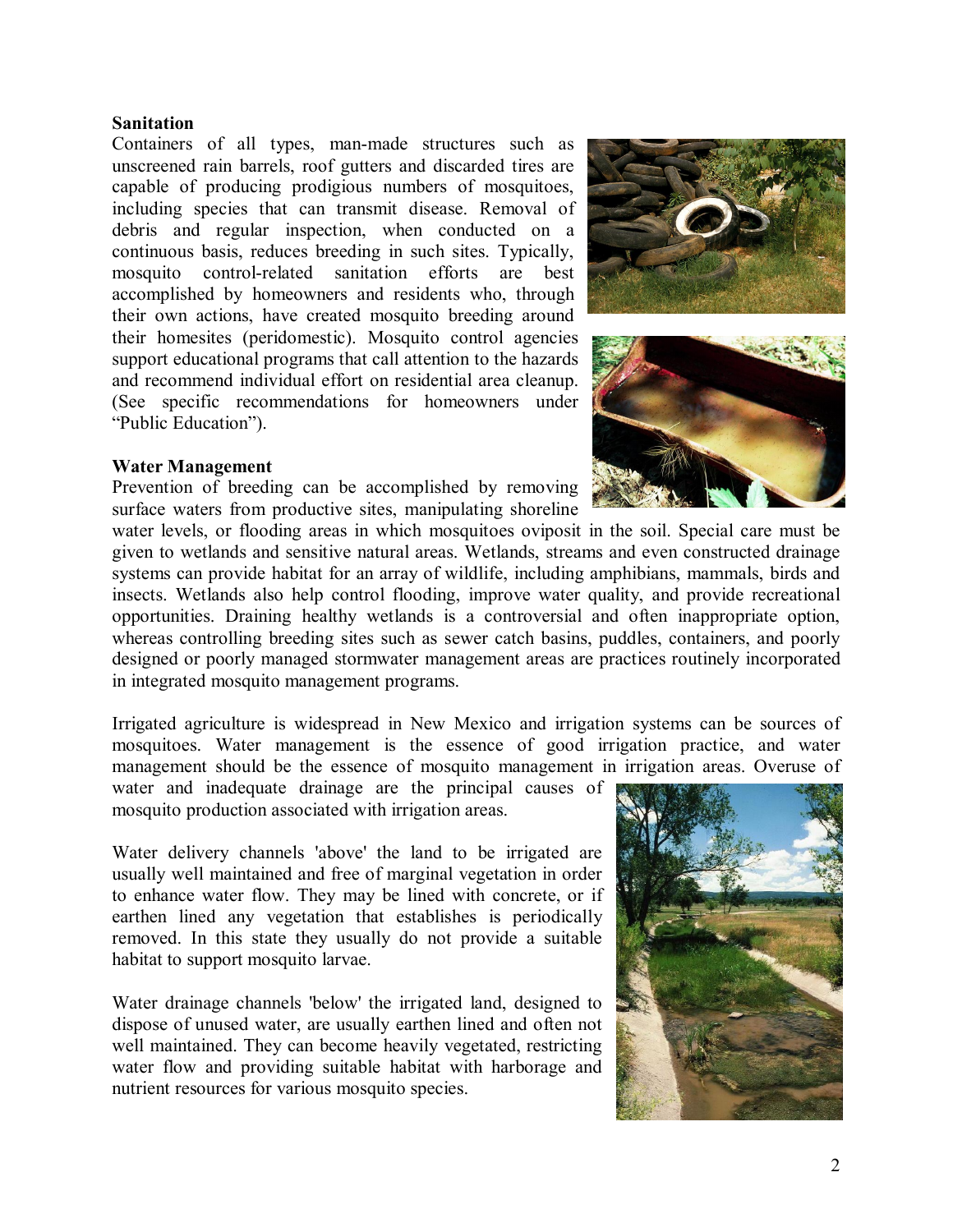The different methods of irrigation itself also vary in their potential for the creation of habitat for various mosquito species.

**Flood irrigation**, where areas of land are inundated by relatively large amounts of water, provides the most obvious potential mosquito habitat. However, providing the water infiltrates, evaporates, or drains off and is delivered elsewhere and does not persist as stagnant pools for more than 5 days, there is usually no concern for mosquito production.

**Sprinkler irrigation** and **channel irrigation**, are of intermediate concern and these usually provide for mosquito habitat only when the water is over-applied, the area is poorly drained, and stagnant pools are able to persist for more than 5 days.

Irrigation of pastures is usually accomplished by flooding or by using fixed or traveling sprinkler systems. Invariably, the result will be very shallow water on level pasture, but there may be deeper pools in depressed areas within the pasture or in the perimeter drainage zones. Ensuring water does not persist on pastures and in row crop channels for more than 5 days will usually prevent mosquito production. Effective slope drainage, and infiltration and evaporation rates associated with the soil must be considered with respect to the water application rates and



frequencies. Ensuring free flow of water in the delivery and (particularly) the drainage channels by clearing emergent and floating vegetation will help to prevent buildup of mosquito populations.

On the shores of lakes or lagoons, clear emergent vegetation or prevent it from taking hold by lining the lagoon or steepening the sides of the lagoon.

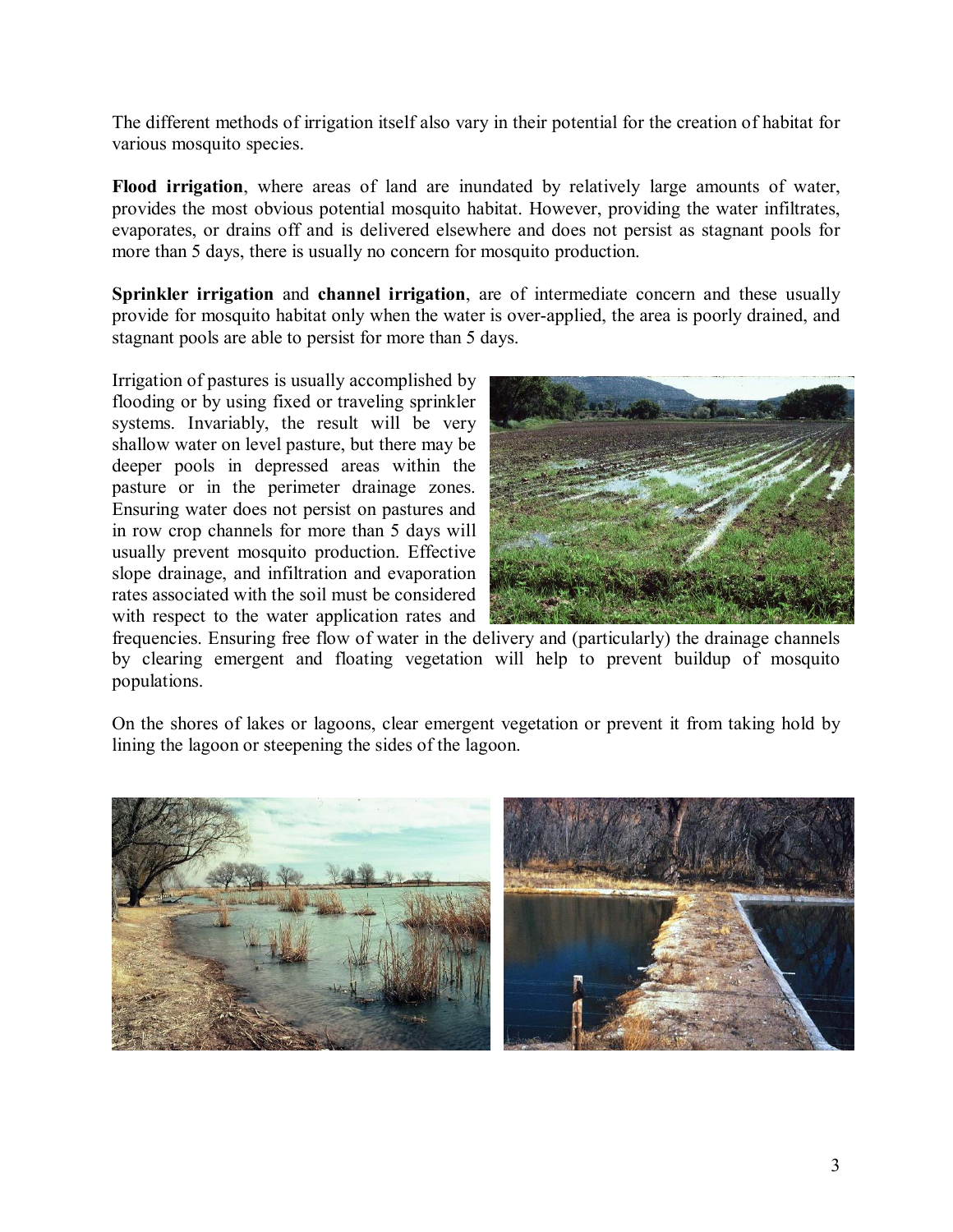#### **Managing retention ponds/stormwater impoundments**

Stormwater structures that temporarily or permanently retain runoff are receiving increasing attention as potential mosquito breeding areas. Measures that lower mosquito production in stormwater structures are needed to protect public health. If designed properly, stormwater structures should not promote mosquito breeding. Ensuring that these structures are properly designed and maintained is the key to limiting mosquito production.

Historically, stormwater controls were designed to quickly collect, store and transport runoff away from developed areas into nearby streams to prevent flooding. However, it is now recognized that these systems alone are often not the ideal solution because they impact streams by increasing the volume and velocity of water and amount of pollutants.

Today stormwater management promotes a variety of practices and controls that help runoff to infiltrate and minimize contact of runoff with pollutants. For example, infiltration practices using vegetated areas like swales and rain gardens slow the velocity of water and allow for percolation into the ground. When properly designed and maintained, stormwater management practices do not encourage mosquito breeding. Stormwater managers should incorporate design, construction, management and maintenance features into stormwater structures to minimize mosquito production (and therefore decrease or eliminate the need for insecticides) without compromising water quality functions.

Design and management of stormwater best management practices (BMPs) is beyond the scope of this manual. More information is available at the EPA stormwater website at: [http://www.epa.gov/npdes/stormwater.](http://www.epa.gov/npdes/stormwater)

## **BIOLOGICAL CONTROL**

Biological control, or biocontrol, is the use of biological organisms to control pests—in this case, mosquitoes. Biocontrol is popular in theory because of its potential to be host-specific with virtually no effect on non-target organisms. Overall, larvivorous fish are the most extensively used biocontrol agent for mosquito control. Predacious fish such as *Gambusia affinis* and other top minnows (Poeciliidae) and killifishes (Cyprinodontidae) that occur naturally in many aquatic habitats, can be collected (or in some cases propagated) and placed in permanent or semipermanent water bodies for larval control. Other biocontrol agents have been tested for use in mosquito control but to date have not been found feasible. These include the predacious mosquito *Toxorhynchites*, predacious copepods, the parasitic nematode *Romanomermis* and the fungus *Lagenidium giganteum*. Biocontrol certainly holds the possibility of becoming a more important tool and playing a larger role in mosquito control in the future when improved technology and economics may enhance their usefulness. Although bacteria and insect growth regulators may be considered a form of biocontrol, they are discussed in detail in the "Larviciding" section.

Unfortunately, the role of bats and purple martins in mosquito "control" has been exaggerated. Bats may be both opportunistic and selective in their feeding, and several factors determine which specific insects may be consumed in the greatest quantity. In general, research has shown that the little brown bat feeds on softbodied insects such as moths, flies, midges, mosquitoes and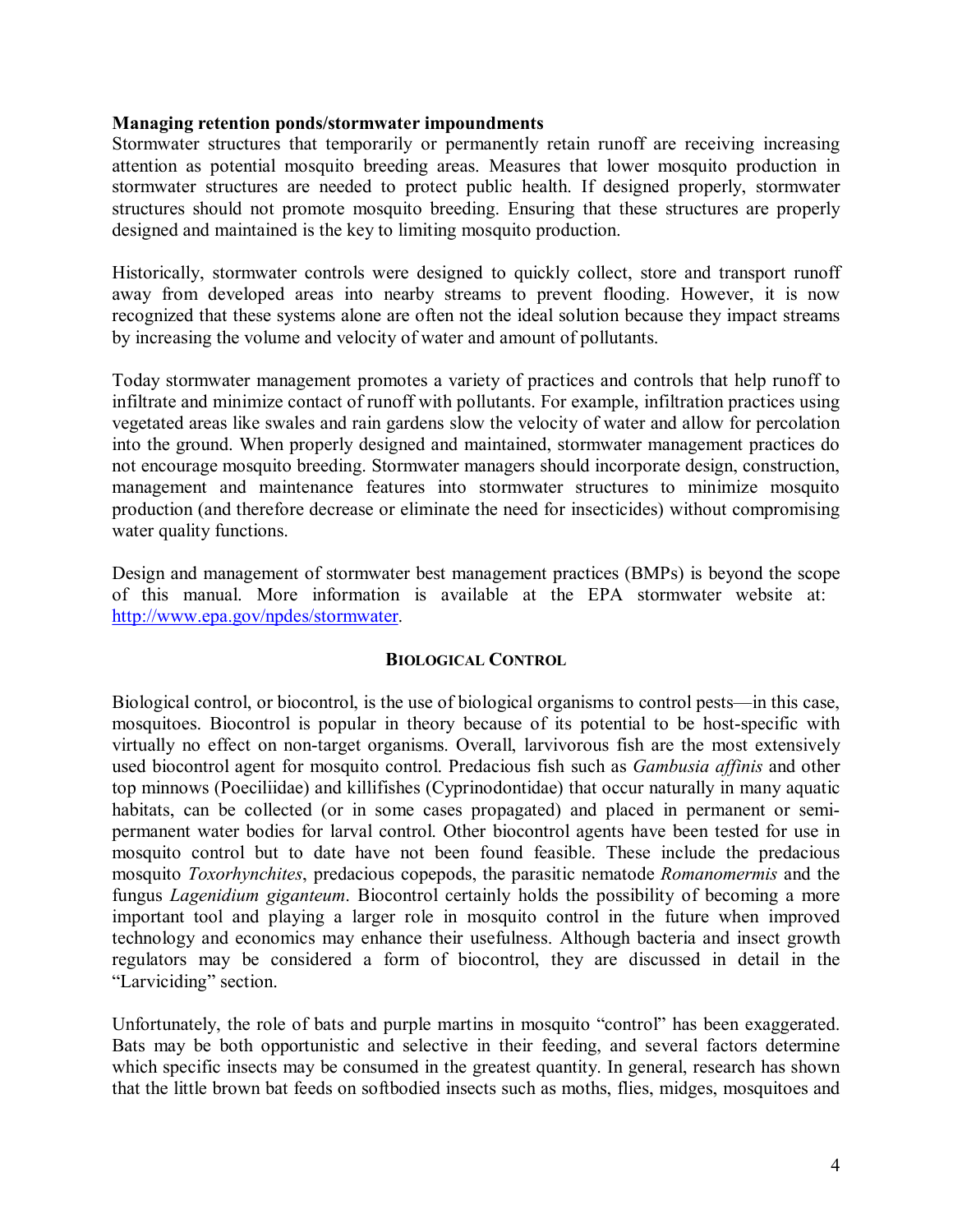mayflies. The larger big brown bat is opportunistic, and preys mostly upon beetles such as ground beetles, June bugs, cucumber beetles and other beetles and insects. The Mexican freetailed bat consumes primarily moths and beetles. Bats are biologically beneficial mammals, and are a very important and unique part of our wildlife. But relative to pest populations, whether or not the feeding of bats in our urban and agricultural communities provides any measurable benefit (such as reduction of mosquito biting density or number of West Nile cases) is highly questionable. At best, their beneficial contributions are likely to vary tremendously depending on the complex local environmental conditions and particular ecosystem ( [http://www.texasmosquito.org/Bats.html\)](http://www.texasmosquito.org/Bats.html). Purple martins are not prodigious consumers of mosquitoes as is so often claimed by companies that manufacture martin housing. Purple martins and freshwater mosquitoes rarely ever cross paths. Martins are daytime feeders, and feed high in the sky; mosquitoes, on the other hand, stay low in damp places during daylight hours, and are most active at night ([http://www.purplemartin.org/main/mgt.html\)](http://www.purplemartin.org/main/mgt.html). It makes sense, though, to minimize adverse effects on natural mosquito predators by using alternatives to pesticides or choosing those pesticides with the least impact on non-target organisms.

## *Gambusia affinis***, the western mosquitofish**

*Gambusia* belong to the Poeciliidae family. Mosquitofish prefer quiet, shallow ponds, lakes, ditches, drains, marshes and sluggish creeks with clear water and aquatic vegetation. They prefer warm water temperatures and can tolerate water temperatures between 40 and 100 degrees Fahrenheit. Their life span is short, probably less than 15 months, but they may live two to three years under favorable conditions. They are ovoviviparous, meaning the females give birth to live young. *Gambusia* reach sexual maturity in 6 to 8 weeks. Each female can produce three to four broods per season, every 3 to 6 weeks. The number of young in each brood is highly variable, and average about 60 to 70. The young are born in spring and summer when they are about 0.4 inches long. Adult length ranges from 0.8 to 2.5 inches (the females are larger than the males). Mosquitofish eat a variety of macro-invertebrates, including mosquito larvae, other small insect larvae, zooplankton, crustaceans and aquatic plants such as algae and diatoms. *Gambusia* are aggressive and may also feed on fish fry including their own young. Feeding is at the water's surface.



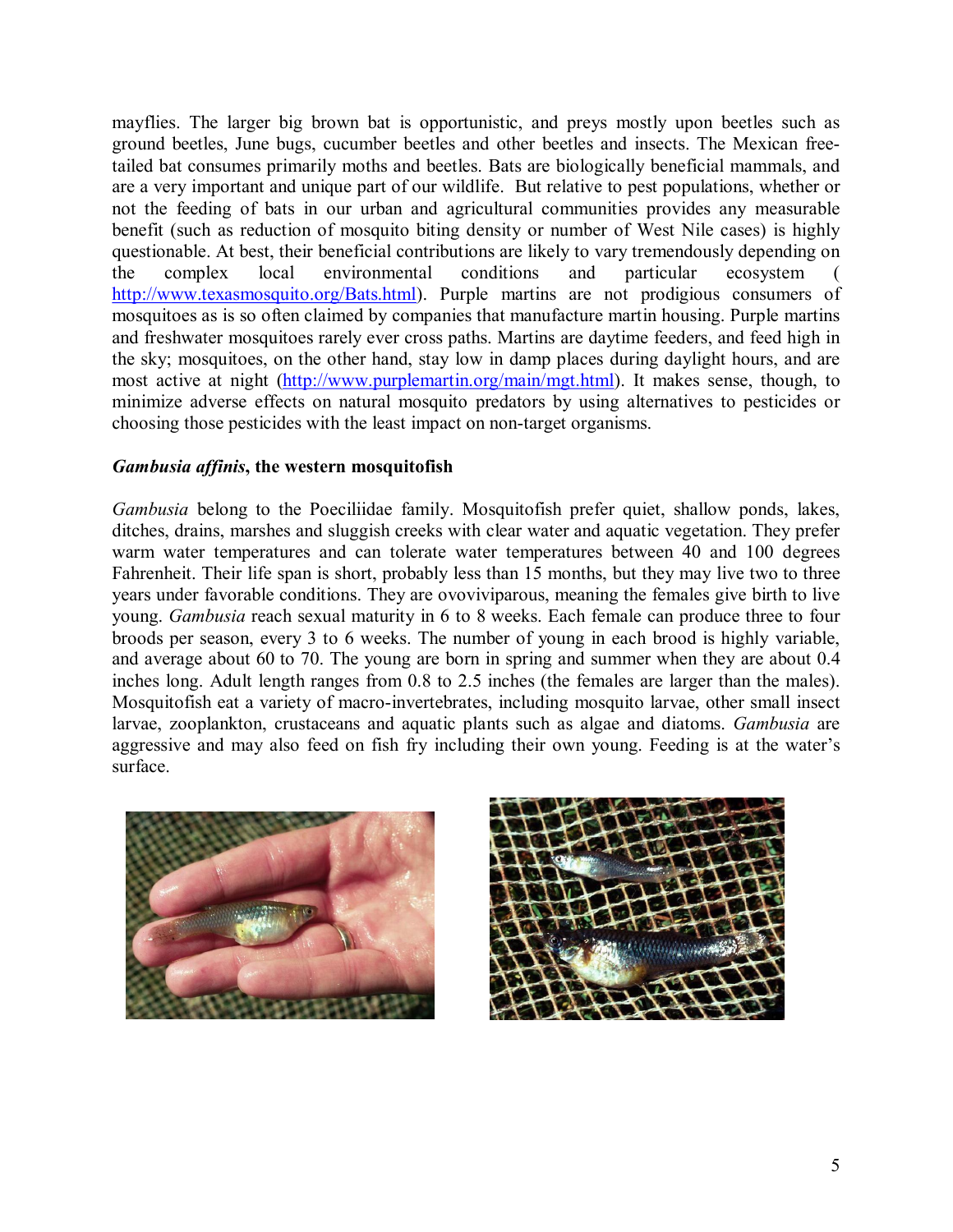*Gambusia* have been used for mosquito control in the US since the early 1900's. Various agencies throughout the world have developed stocking guidelines for mosquito control in swimming pools (abandoned), ornamental pools, ditches, wetlands, mine pits, storm water and waste water disposal lagoons, natural creeks, animal watering troughs and small seasonal or permanent ponds. Recommended stocking rates in the US range from 15-100 fish for backyard ornamental ponds to 2,500 fish/acre for small ponds and ditches. Reports from mosquito control organizations indicate that the greatest problem associated with the inability of *Gambusia* to control mosquito larvae are aquatic vegetation, inadequate fish numbers or a lack of distribution by the fish in a water site.

The introduction of mosquitofish into areas where they have not previously been found may have adverse effects. They are very quick to adapt to changing conditions, reproduce quickly and are voracious and aggressive feeders. Their presence may be detrimental to economically important fish or endangered native fish such as the closely related Pecos gambusia. Therefore new introduction of mosquitofish should be limited to isolated sites with no connection to lakes, rivers, streams or canals where they may have a positive impact upon the existing or potential mosquito populations.

## **LARVICIDING**

The application of chemicals to kill immature mosquitoes by ground or aerial applications is typically more effective and target-specific than adulticiding, although less permanent than source reduction. Several materials in various formulations are labeled for mosquito larviciding, including some biorational pesticides such as insect growth regulators (IGRs) and bacteria that target mosquitoes and blackflies. Also labeled for mosquito control are conventional organophosphate insecticides, oils, and monomolecular surface films.

The timing of larvicide application is dependent on the nature of the control agent. Conventional insecticides, for example, kill larvae at all stages and thus can be applied when convenient. Bacteria must be consumed by the larvae and are usually applied well before the  $4<sup>th</sup>$  instar to ensure that consumption occurs. Insect growth regulators mimic an essential hormone present in high concentration in early instar larvae but in very low concentration in  $4<sup>th</sup>$  instar larvae. Exposure of  $4<sup>th</sup>$  instar larvae to the IGR upsets the physiological molting process and kills mosquitoes in the subsequent pupal stage. IGRs can be formulated as slow release insecticides so that application in the  $2^{nd}$  or  $3^{rd}$  instar will result in an adequate exposure during the 4<sup>th</sup> instar. Monomolecular films prevent the insect from remaining at the surface of the water by reducing surface tension. Under these conditions larvae of all stages and pupae deplete their energy reserves trying to stay at the surface and succumb to exhaustion. The oils kill larvae and pupae by suffocation, because the insect is not able to obtain air through the siphon at the oily surface.

Each larvicide has very specific applications and may be more effective against one species or group than another. Each label (the law when using pesticides) is different and special attention must be given to a full understanding of the provisions of the label for each chemical being considered for use in mosquito control programs. The label prescribes application methods and rates, habitat restrictions, personal and environmental exposure limits, etc. Pesticide applicators must be knowledgeable of the label contents and abide by the label.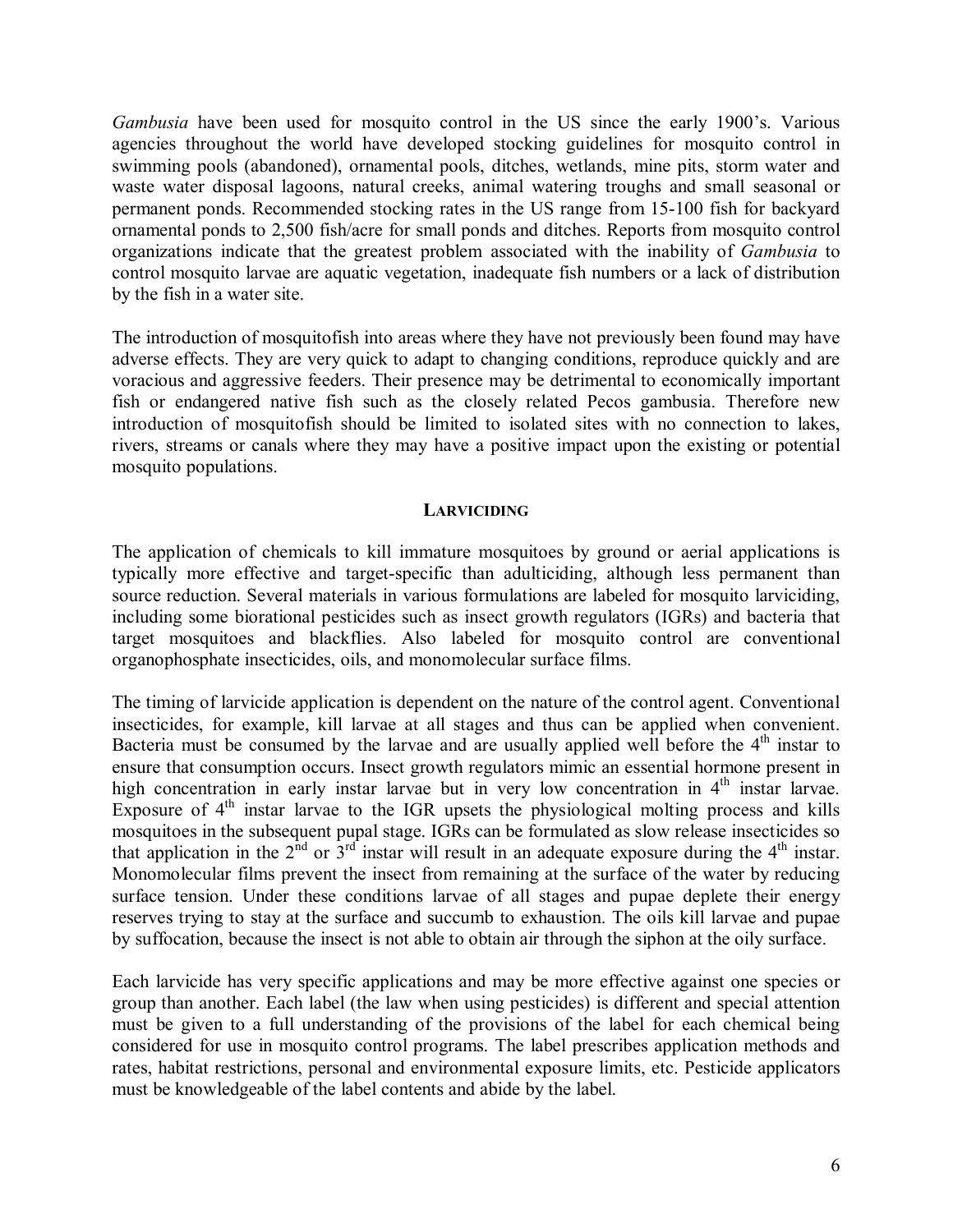Important characteristics for larvicides include specificity for mosquitoes, minimal impact on non-target organisms and, in many instances, ability to penetrate dense vegetative canopy. Larvicide formulations (e.g., liquid, granular, solid) must be accurately applied and appropriate to the habitat being treated. Some dry formulations, such as briquets and granules, may also be applied pre-flooding, if the label allows. Larvicide applications, when based on accurate surveillance data, are an important component of an integrated mosquito control operation. Accuracy of application coverage is important, as failure to expose even a relatively small portion of a breeding area can result in the emergence of a large mosquito brood and lead to the need for immediate broad-scale adulticiding.

## **Dipteran-specific bacteria**

Two species of bacteria are labeled for mosquito larval control: *Bacillus thuringiensis* var. *israelensis* (*Bti*) and *Bacillus sphaericus* (*Bs*). Both types of naturally-occurring bacteria produce spores and a crystalline protein known as delta-endotoxin. These crystals are toxic to mosquito larvae when ingested. *Bti* is also used to control larvae of black flies, midges and fungus gnats. All species of *Culex* are susceptible to *Bs*, as well as some species of *Aedes*, *Psorophora* and *Anopheles*. *Bti* breaks down quickly in the environment and thus has no residual effect. *Bs*, however, recycles in dead mosquito larvae and provides extended control. This is useful for multiple-brood species. Neither bacterium is harmful to non-target organisms, including plants, fish and other organisms in the aquatic environment, when used according to the label.

## **Insect growth regulators**

Methoprene is an insect growth regulator which interferes with normal mosquito development. Treated larvae continue normal development to the pupal stage where they die. Methoprene has no effect on mosquitoes which have already reached the pupal or adult stage prior to treatment. Methoprene is target-specific, and will not affect fish, waterfowl, mammals or beneficial predatory insects when used according to the label.

When using methoprene for mosquito control it is important to remember you will still see larvae; dip counts will not tell you if the product is working. To determine the effectiveness of treatment, it is necessary to collect a sample of pupae from treated and untreated areas and to rear them in emergence cages to count the number of live adults that emerge.

## **Surface films and oils**

Monomolecular surface films are alcohol-based products that produce a film on the water surface. This film makes it difficult for mosquito larvae, pupae, and emerging adults to attach to the water's surface, causing them to drown. Species that do not require surface contact for breathing while in the larval or pupal stage (i.e., *Coquillettidia*) will be affected when the adults emerge. Monomolecular surface films can be applied at either the larval or pupal stage. Sustained winds of 10 mph or greater will push the film and thus result in poor control. Surface films are not visible and an indicator oil must be used to determine presence of the product. Monomolecular surface films do not last long in the environment and do not adversely affect fish, birds or other wildlife when used according to the label.

Petroleum-based oils were widely used in the past but few products remains available, due to environmental hazards of petroleum-based products and adverse non-target effects. Oil kills both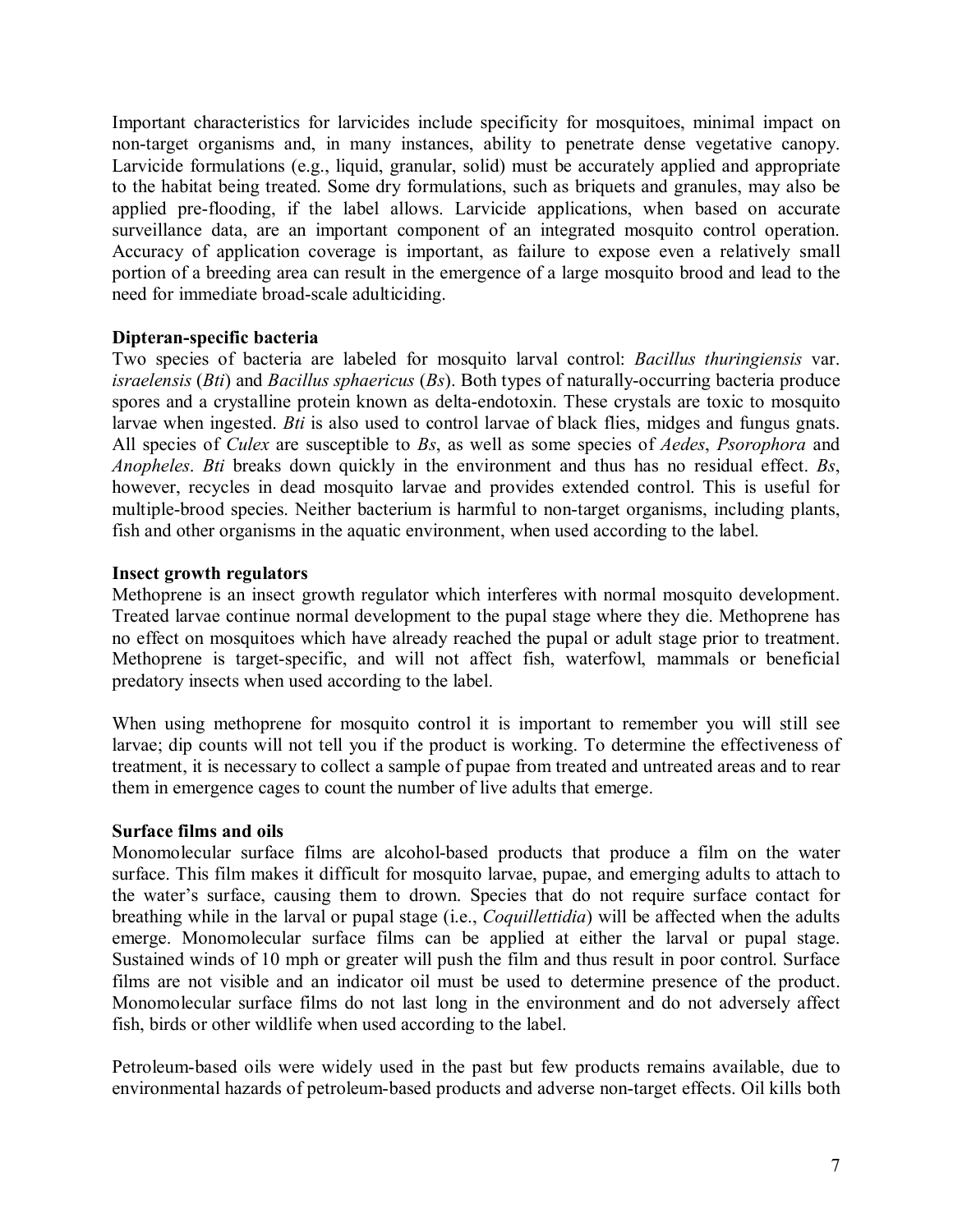larvae and pupae through suffocation. Oils will also kill emerging adults and may inhibit oviposition.

## **Organophosphate larvicides**

Temephos is currently the only organophosphate registered for larval mosquito control. Aquatic invertebrates (in addition to mosquito larvae) are extremely sensitive to temephos. Temephos is also slightly to moderately toxic to fish, more so in the liquid formulation than granular. Because temephos is applied directly to water, it is not expected to have a direct impact on terrestrial animals or birds. It is best used in highly polluted waters or water with high organic content, where less hazardous alternatives may not be effective. The power backpack blower application to tire piles is a minor but critical use. The temephos product used for this application is uniquely formulated for penetration of large tire piles and residual action (30 days or more). It is more effective and longer lasting than alternatives for this use.

## **ADULTICIDING**

The ground or aerial application of chemicals to kill adult mosquitoes is usually the least efficient mosquito control technique and is considered the last resort. Effective sustainable integrated mosquito management programs strive to prevent large flights or swarms of mosquitoes through all the measures described above, but heavy precipitation, flooding, environmental constraints, inaccessible larval habitats, missed breeding sites, human disease outbreaks, as well as budget shortfalls, absent employees, or equipment failures, may necessitate use of adulticides. Therefore it remains an important part of an integrated mosquito management program.

Effective adult mosquito control with insecticides requires small droplets that drift through areas where mosquitoes are flying. The droplets that impinge on mosquitoes provide the contact activity necessary to kill them. Large droplets that settle on the ground or vegetation without contacting mosquitoes waste material and may cause undesirable effects on nontargeted organisms. To achieve small droplets, special aerial and ground  $ultra-low-volume (ULV)$ equipment is used. Ground ULV applicators produce droplets of 8 to 30 microns in diameter. Insecticides are applied in concentrated form at very low volumes, usually less than 3 ounces per acre. Ground or aerially applied thermal application of adulticides (thermal fogger) is also used in some areas but to a much lesser degree.

As with all uses of pesticides, the label is the law. Adulticiding labels specify application rate, vehicle and wind speed and required droplet size. It is important to calibrate the application equipment regularly to ensure it is producing the required droplet size and flow rate. Fogging should take place in early morning and evening when mosquitoes are active and convection currents are minimal, to hold the fog closer to the ground.

Most currently registered adulticides fall into one of two groups of insecticides: synthetic pyrethroids or organophosphates. **Pyrethroids** are synthetic chemical insecticides that act in a similar manner to pyrethrins, which are derived from chrysanthemum flowers. Pyrethroids used in mosquito control are typically mixed with a synergist compound, such as piperonyl butoxide which enhances the effectiveness of the active ingredient. The product is often diluted in water or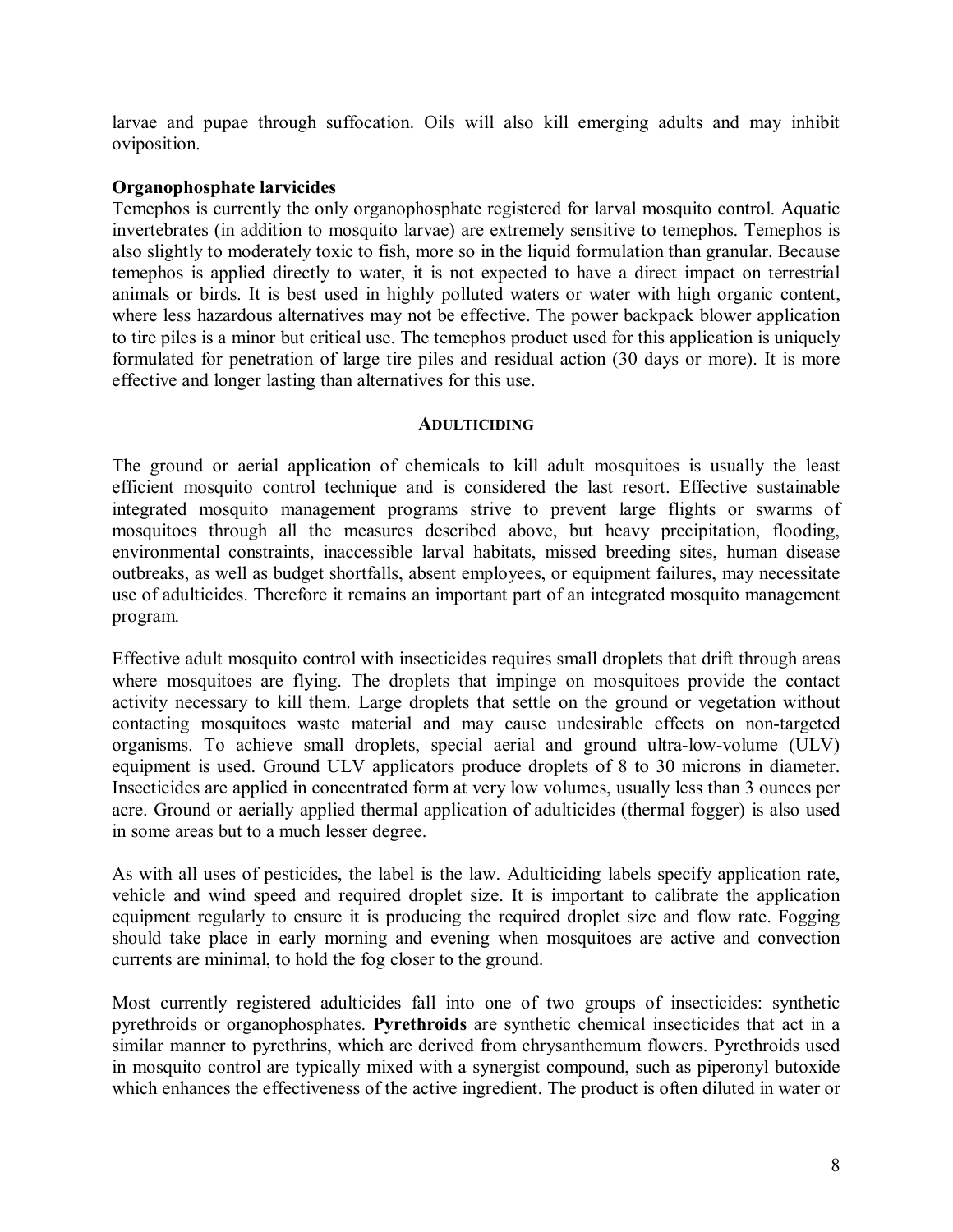oil and applied using ULV equipment at rates less than  $1/100<sup>th</sup>$  of a pound of active ingredient or less than 4 fluid ounces of mixed formulation per acre. The synthetic pyrethroids commonly used in mosquito control programs are permethrin, resmethrin (restricted use) and sumithrin. Pyrethroids are considered to pose slight risks of acute toxicity to humans, but at high doses, pyrethroids can affect the nervous system. Pyrethroids, when applied at mosquito control rates, are low in toxicity to mammals and birds, but are toxic to fish and bees. For this reason the labels have restrictions about application over water or blooming crops when bees may be present.

**Organophosphates** registered for adult mosquito control include chlorpyrifos, malathion and naled. When applied according to the label, these products can be used for adult mosquito control without posing "unreasonable risks" (EPA language) to human health, wildlife or the environment. In high doses organophosphates can overstimulate the nervous system causing nausea, dizziness or confusion. Severe high dose poisoning can cause convulsions, respiratory paralysis and death. Because there are relatively few chemicals registered for adult mosquito control, organophosphates remain an important part of an integrated mosquito management program.

Mosquito resistance to insecticides may occur between insecticides within a class (for example, resistance to both malathion and naled) or could be passed from immature to adult stages subject to the same insecticidal mode of action. Different species of mosquitoes may also vary in susceptibility to different larvicides and adulticides. Sustained integrated mosquito management requires alternative use of different classes of insecticides, in conjunction with resistance monitoring, source reduction, biological control and public education.

## **PUBLIC EDUCATION**

An integrated mosquito management program involves the public by instituting a public information program emphasizing personal responsibility, ways in which people can prevent mosquito breeding, and how they can reduce the risk of being bitten by observing personal protection measures such as repellent use. A public education program should also inform the public about the use and timing of pesticides in their community, and pesticide risks and benefits. Mosquito control programs need the support of an informed public. Informing the public shows a respect for the community and will lead to a stronger, better supported program that is tailored to the community and its values.

Strategies to inform the public can include press education prior to the mosquito season; educational meetings with policy-makers such as city councils and county commissioners; preparation of materials such as fact sheets for the public; website development; plans for a hotline and recorded messages; and regular information to the public about mosquito surveillance and disease incidence. The New Mexico Department of Health can provide West Nile virus brochures upon request, and also maintains a website mapping West Nile virus activity in humans, horses and mosquitoes. That website is: [http://www.health.state.nm.us/epi/wnv.html.](http://www.health.state.nm.us/epi/wnv.html)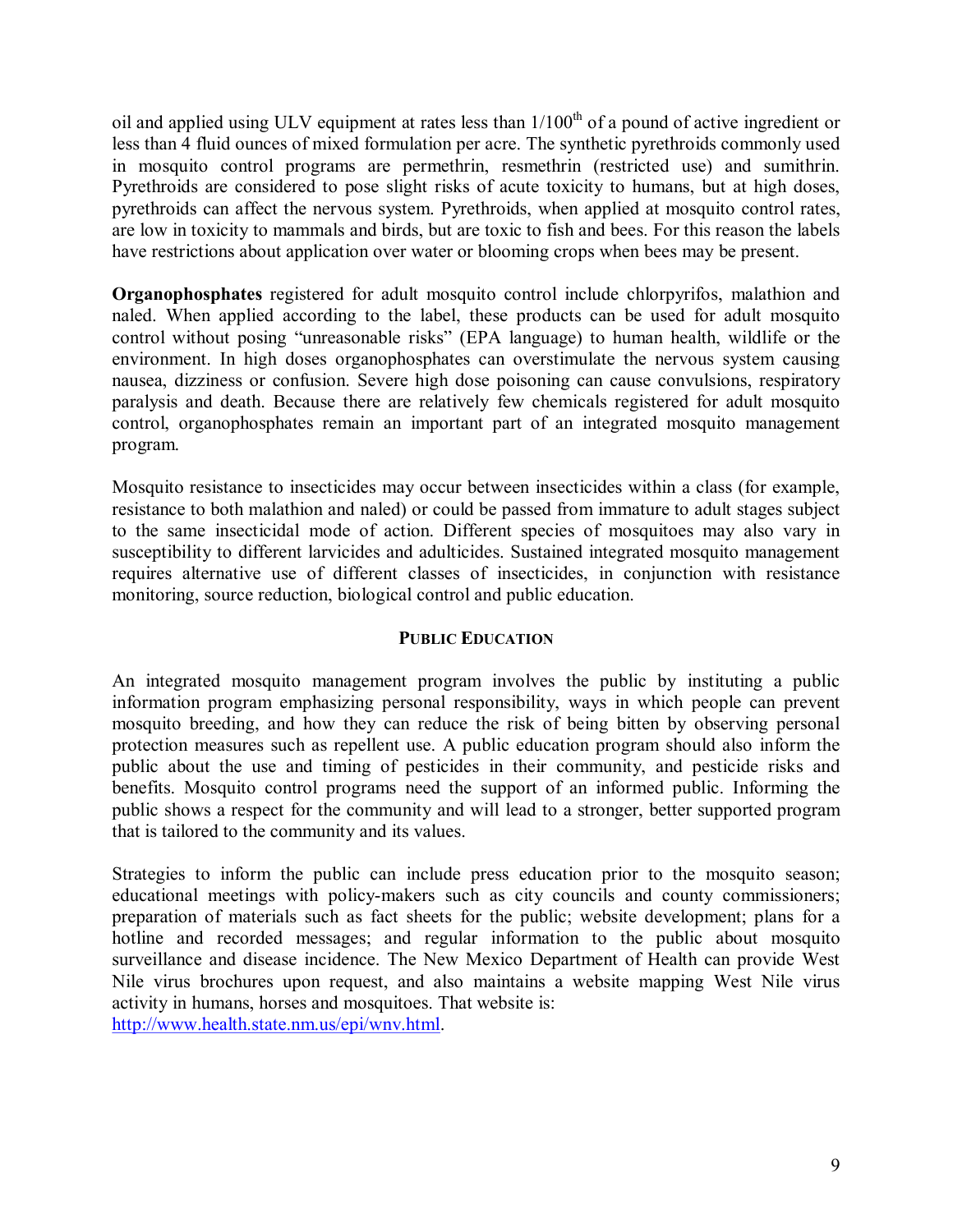## **Prevent mosquito breeding**

The following recommendations, aimed at residents and homeowners, were adapted from the AMCA website: http://www.mosquito.org/mosquito-information/control.aspx.

- 1. Destroy or dispose of tin cans, old tires, buckets, unused plastic swimming pools or other containers that collect and hold water. Do not allow water to accumulate in the saucers of flowerpots, cemetery urns or in pet dishes for more than 2 days.
- 2. Clean debris from rain gutters and remove any standing water under or around structures, or on flat roofs. Check around faucets and air conditioner units and repair leaks or eliminate puddles that remain for several days.
- 3. Change the water in birdbaths and wading pools at least once a week and stock ornamental pools with top feeding predacious minnows. Known as mosquito fish, these minnows are about  $1 - 1\frac{1}{2}$  inches in length and can be purchased or seined from streams and creeks locally. Ornamental pools may be treated with biorational larvicides [*Bacillus thuringiensis israelensis* (*Bti*) or S-methoprene (IGR) containing products] under certain circumstances. Commercial products containing *Bti* ("Mosquito Dunks" and "Mosquito Bits") can be purchased at many hardware/garden stores for residential use. S-Methoprene insect growth regulator is available commercially as "Pre-Strike". Like Mosquito Dunks, Pre-Strike can be found at many home/garden and pet specialty stores.
- 4. Fill or drain puddles, ditches and swampy areas, and either remove, drain or fill tree holes and stumps. These areas may be treated with *Bti* or methoprene products also.
- 5. Eliminate seepage from cisterns, cesspools, and septic tanks.
- 6. Eliminate standing water around animal watering troughs. Flush livestock water troughs twice a week.
- 7. Check for trapped water in plastic or canvas tarps used to cover boats, pools, etc. Arrange the tarp to drain the water.
- 8. Check around construction sites or do-it-yourself improvements to ensure that proper backfilling and grading prevent drainage problems.
- 9. Irrigate lawns and gardens carefully to prevent water from standing for several days.

# **Traps and Misting Systems**

Focal or homeowner-based mosquito control strategies, such as traps and misting systems, may be perceived as an alternative by the public in affected communities. There has been a rapid proliferation of backyard mosquito control equipment and technologies. However, there is little data on the efficacy of these methods, machines, and materials either for areawide or focal programs, especially for mosquito-borne disease control. Some of these technologies may result in the misuses of pesticides and have other negative impacts. If the public believes that these alternatives are best for them (for example, because of intensive advertising), they could rationalize not authorizing public support for community-wide mosquito control. Therefore, organized mosquito control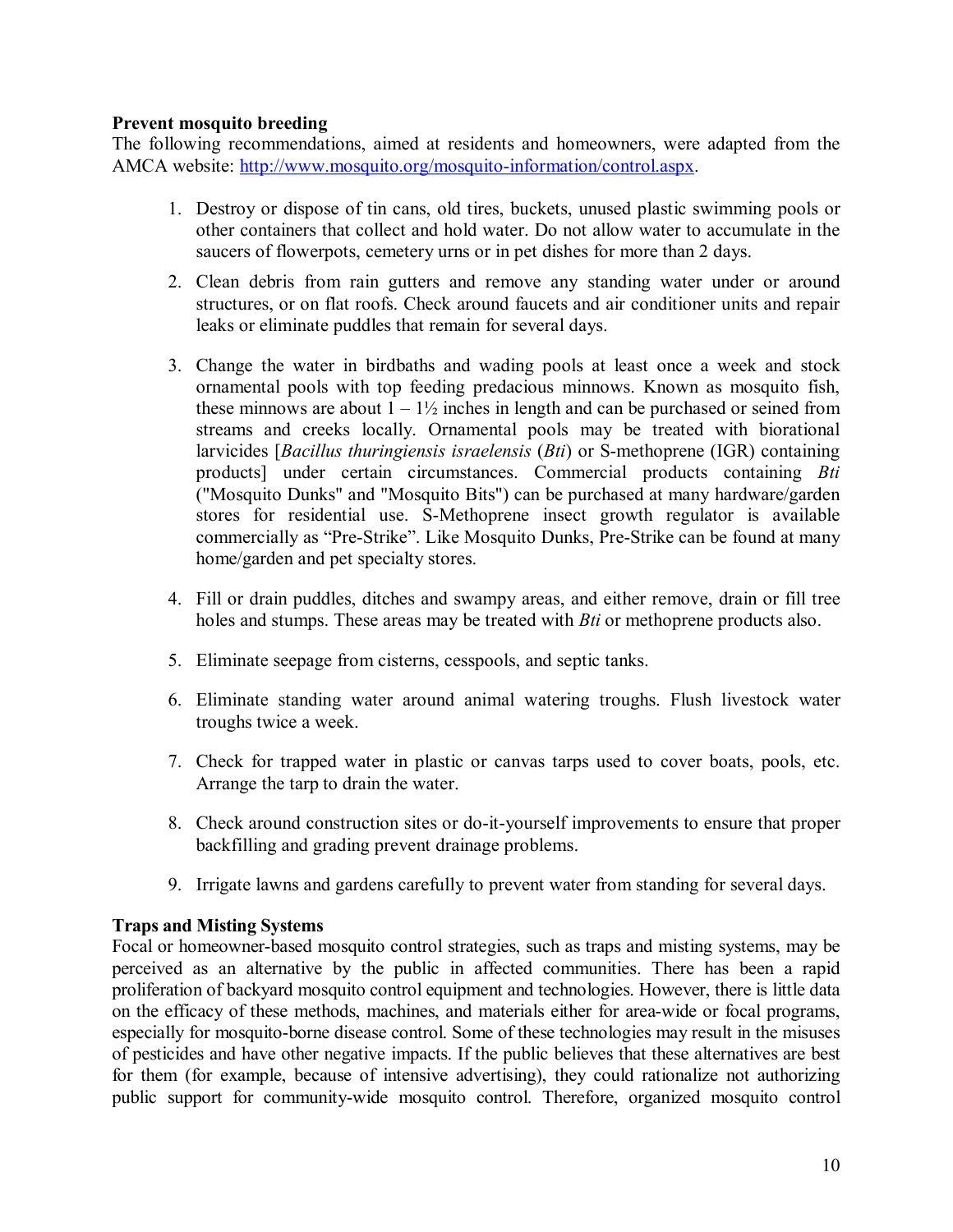programs could suffer. These methods also do not adequately address the need for surveillance, monitoring, source reduction, or larval control – all basic components of integrated mosquito management. In addition to not providing area-wide protection, focal strategies are usually more expensive than the annual per person cost of organized, community mosquito control.

# **Repellents**

It is important for both vector control personnel and the public to protect themselves from mosquito bites by consistently using an effective insect repellent. For years, DEET (N,N-diethyl-mtoluamide) has been the most common active ingredient in commercial insect repellents. DEET has been shown to be effective and has a long safety record when used according to the label. Recently, two new active ingredients have been registered by the EPA. In recent scientific articles, repellents with Picaridin (KBR 3023) have been shown to provide long-lasting protection similar to DEET. Oil of lemon eucalyptus [p-menthane 3,8-diol (PMD)], a plant based repellent, is also registered with EPA. In two recent scientific publications, when oil of lemon eucalyptus was tested against mosquitoes found in the U.S. it provided protection similar to repellents with low concentrations of DEET.

The EPA makes the following recommendations on any repellent use:

- · Apply repellents only to exposed skin and/or clothing (as directed on the product label). Do not use under clothing.
- · Never use repellents over cuts, wounds, or irritated skin.
- · Do not apply to eyes and mouth, and apply sparingly around ears. When using sprays do not spray directly onto face; spray on hands first and then apply to face.
- · Do not allow children to handle the products, and do not apply to children's hands. When using on children, apply the product to your own hands and then put it on the child.
- · Do not spray in enclosed areas. Avoid breathing repellent spray, and do not use near food.
- · Use just enough repellent to cover exposed skin and/or clothing. Heavy application and saturation is generally unnecessary for effectiveness; if biting insects do not respond to a thin film of repellent, then apply a bit more.
- · After returning indoors, wash treated skin with soap and water or bathe. This is particularly important when repellents are used repeatedly in a day or on consecutive days. Also, wash treated clothing before wearing it again. If you suspect that you or your child are reacting to an insect repellent, discontinue use, wash treated skin, and then call your local poison control center (1-800-222-1222 in New Mexico). If you go to a doctor, take the repellent with you.

Choose a repellent that provides protection for the amount of time that you will be outdoors. A product with a higher percentage of active ingredient is a good choice if you will be outdoors for several hours while a product with a lower concentration can be used if time outdoors will be limited. Simply re-apply repellent (following label instructions) if you are outdoors for a longer time than expected and start to be bitten by mosquitoes.

Certain products which contain permethrin are recommended for use on clothing, shoes, bed nets, and camping gear, and are registered with EPA for this use. Permethrin is highly effective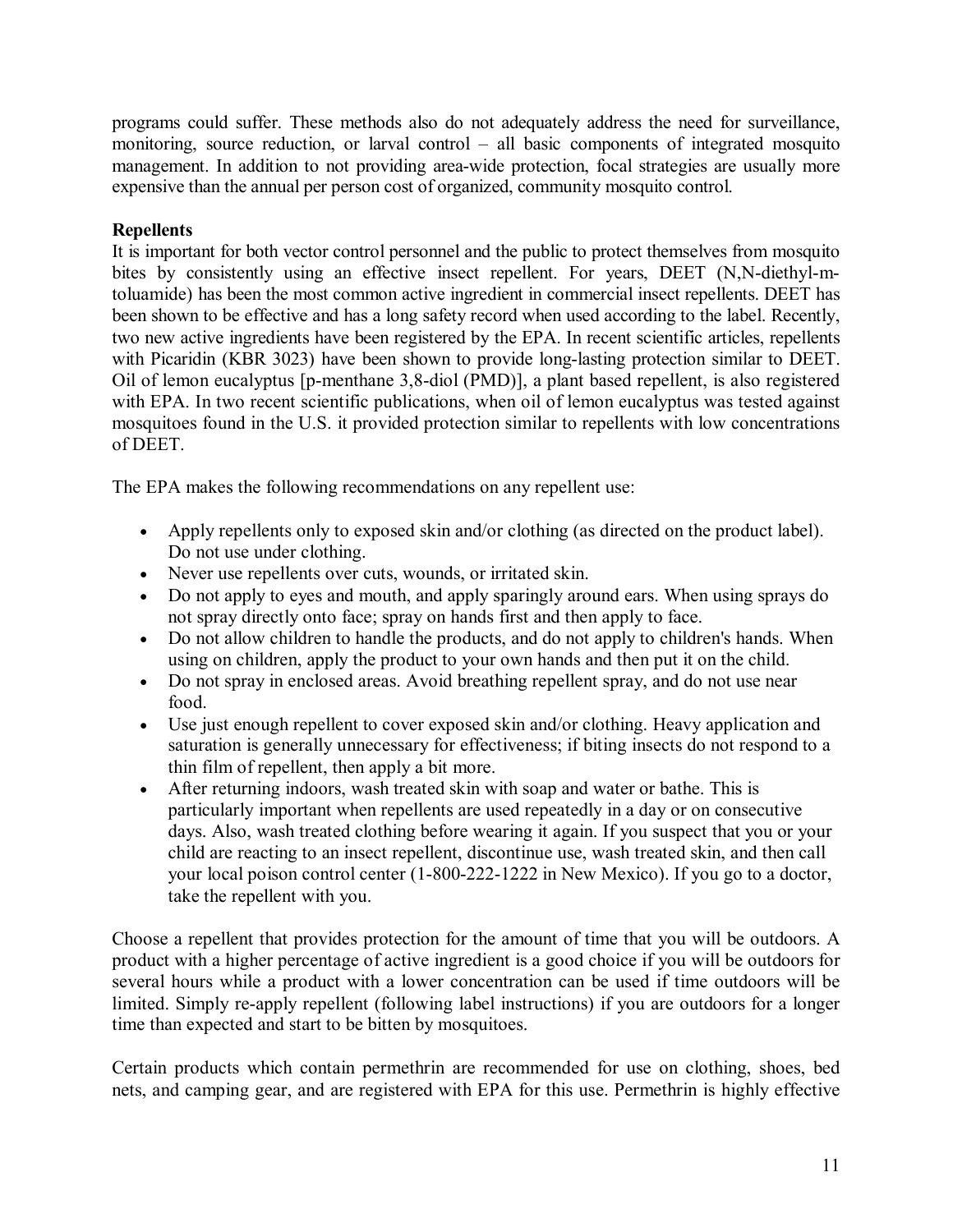as an insecticide and as a repellent. Permethrin-treated clothing repels and kills ticks, mosquitoes, and other arthropods and retains this effect after repeated laundering. The permethrin insecticide should be reapplied following the label instructions. Some commercial products are available pretreated with permethrin.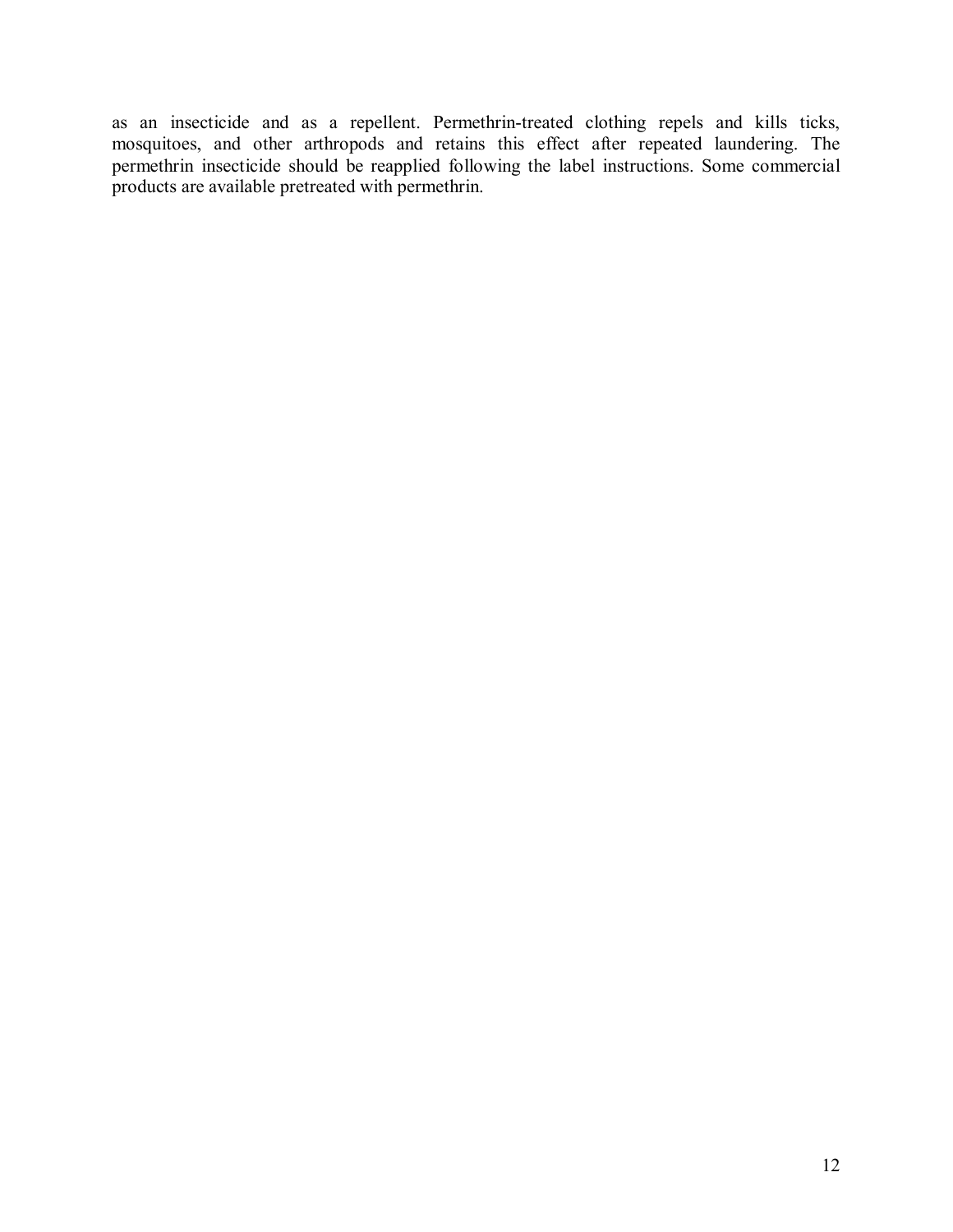# **AMCA POLICY ON MOSQUITO CONTROL**

The American Mosquito Control Association advocates management of mosquito populations when and where necessary by means of integrated programs designed to benefit or to have minimal adverse effects on people, wildlife, and the environment. This integrated pest management policy recognizes that mosquito populations cannot always be eliminated but often must be suppressed to tolerable levels for the well-being of humans, domestic animals, and wildlife, and that selection of scientifically sound suppression methods must be based on consideration of what is ecologically and economically in the long-term best interest of mankind.

## The following principles are advocated:

- 1. Mosquito control measures should be undertaken only when there is adequate justification based upon surveillance data.
- 2. Integrated mosquito management programs should be tailored to the needs and requirements of the local situation. The combination of methods for mosquito control should be chosen after careful consideration of the efficacy, ecological effects and costs versus benefits of the various options, including public education, legal action, natural and biological control, elimination of breeding sources, and insecticide applications.
- 3. Mosquito breeding sources, whether natural or created by human activity, should be altered in such a manner as to cause the least undesirable impact on the environment.
- 4. Insecticides and application methods should be used in the most efficient and least hazardous manner, in accordance with all applicable laws and regulations and available scientific data. The registered label requirements for insecticide should be followed. When choices are available among effective insecticides, those offering the least hazard to nontarget organisms should be used. Insecticides should be chosen and used in a manner that will minimize the development of resistance in the mosquito populations.
- 5. Personnel involved in mosquito management programs should be properly trained and supervised, and certified in accordance with relevant laws and regulations, and should keep current with improvements in management techniques through continuing education and/or training problems.

Official policy of the AMCA, adopted at the annual meeting held April 17-21, 1978, Chicago, Illinois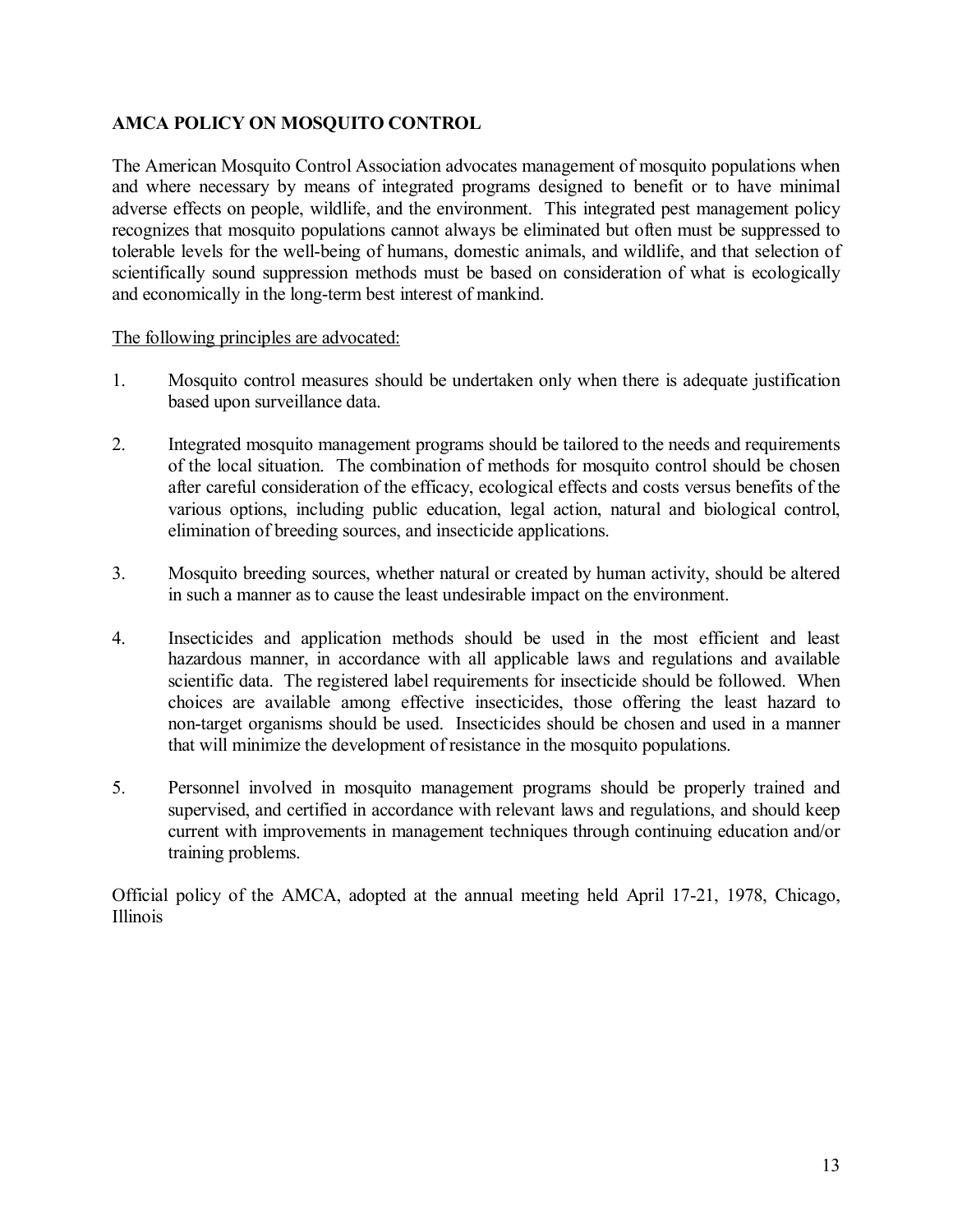This rule was filed as 20 NMAC 8.2.

#### **TITLE 20 ENVIRONMENTAL PROTECTION CHAPTER 8 NUISANCE ABATEMENT PART 2 MOSQUITO ABATEMENT AND CONTROL**

20.8.2.1 ISSUING AGENCY: New Mexico Environmental Improvement Board. [11/30/95; 20.8.2.1 NMAC - Rn, 20 NMAC 8.2.100, Recompiled 11/27/01]

20.8.2.2 SCOPE: All persons having ownership of or control over any property upon which water may collect. [11/30/95; 20.8.2.2 NMAC - Rn, 20 NMAC 8.2.101, Recompiled 11/27/01]

20.8.2.3 STATUTORY AUTHORITY: Section 74-1-8 NMSA 1978. [11/30/95; 20.8.2.3 NMAC - Rn, 20 NMAC 8.2.102, Recompiled 11/27/01]

20.8.2.4 DURATION: Permanent.

[11/30/95; 20.8.2.4 NMAC - Rn, 20 NMAC 8.2.103, Recompiled 11/27/01]

20.8.2.5 EFFECTIVE DATE: November 30, 1995.

[11/30/95; 20.8.2.5 NMAC - Rn, 20 NMAC 8.2.104, Recompiled 11/27/01]

20.8.2.6 OBJECTIVE: To prevent or control the occurrence of mosquitoes that are a nuisance or are capable of transmitting disease to man or domestic animals. [9/22/72, 11/30/95; 20.8.2.6 NMAC - Rn, 20 NMAC.7.2.105, Recompiled 11/27/011

20.8.2.7 DEFINITIONS: As used in this part [20.8.2 NMAC]:

A. "abatement" means the control or elimination of mosquitoes by elimination of their breeding sources or by poisoning, spraying, or the use of biological and environmental controls, or any other method approved by the Department;

B. "collection of water" includes any collection of water contained in ditches, borrow pits, pools, crop fields, ponds, streams, excavations, holes, depressions, open cesspools, privy vaults, fountains, cisterns, tanks, shallow wells, troughs, sewage oxidation ponds and lagoons, barrels, urns, cans, boxes, bottles, tubes, buckets, roof gutters, tanks of flush closets, reservoirs, vessels, receptacles of any kind, or other containers or devices which may hold water;

C. "Department" means the New Mexico Environment Department;

D. "mosquito" means any arthropod belonging to the Class Insects, Order Diptera, Family Culicidae, Subfamily Culicinae;

E. "mosquito larvae" means the immature aquatic stages of mosquitoes occurring between the egg and pupal stages;

F. "mosquito pupae" means the aquatic stages between the larval and adult stages of mosquitoes; and G. "berson" means any individual, partnership, firm public or private corporation, trust, estate.

"person" means any individual, partnership, firm public or private corporation, trust, estate,

company, society, political subdivision or agency, or any other legal entity or their legal representatives, agents or assigns.

[9/22/72, 11/30/95; 20.8.2.7 NMAC – Rn, 20 NMAC.8.2.106, Recompiled 11/27/01]

#### 20.8.2.8 to 20.8.2.106 [RESERVED]

20.2.8.107 PROHIBITED ACTS: No person shall create or maintain any collection of water in or on which mosquitoes breed or are likely to breed unless approved methods of abatement are employed as specified by the Department. The presence of mosquito larvae or mosquito pupae, or both, in collections of water shall constitute conclusive evidence that mosquitoes are breeding there.

[9/22/72; 11/30/95; 20.2.8.107 NMAC – Rn, 20 NMAC 8.2.107, Recompiled 11/27/01]